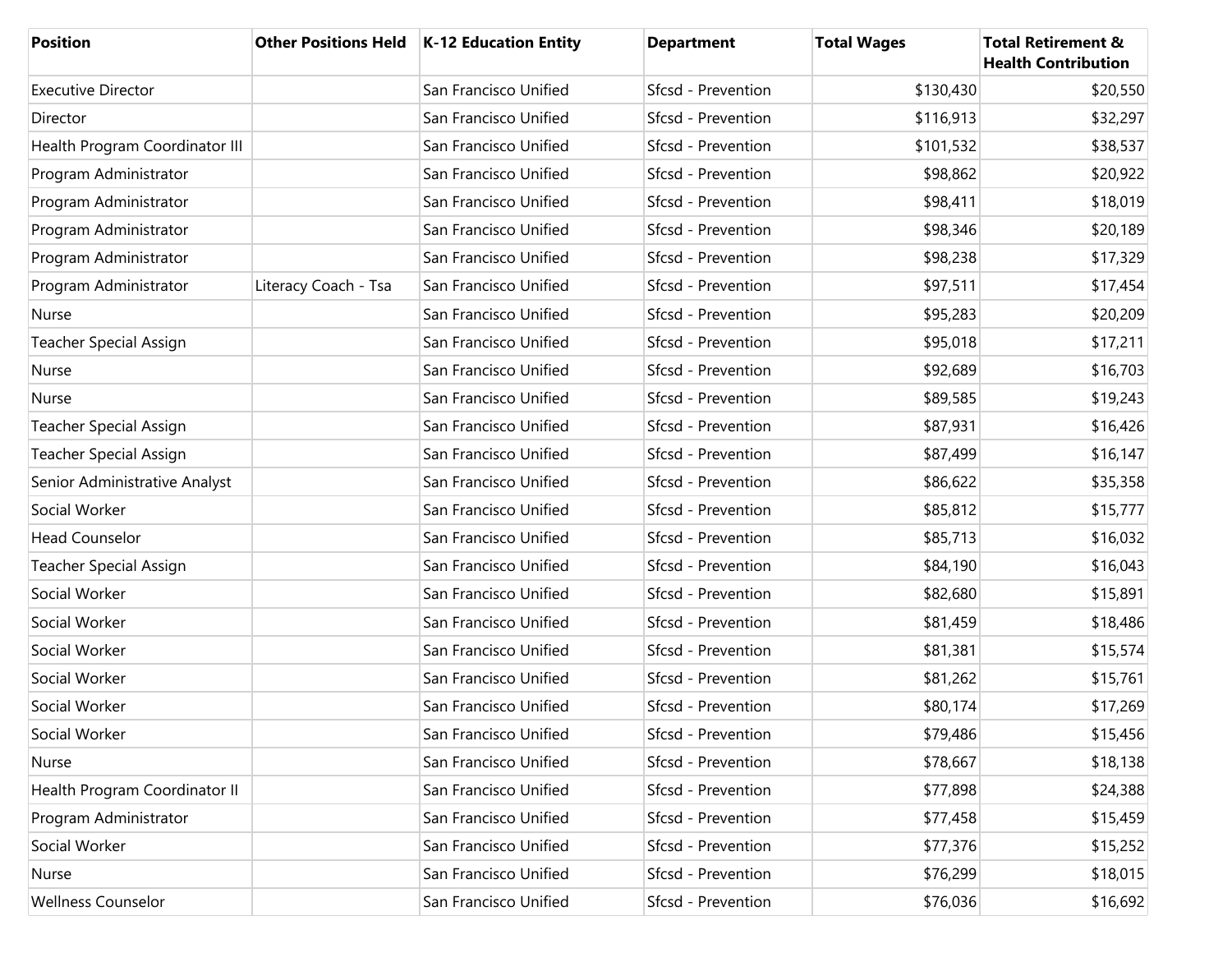| Nurse                             |                                   | San Francisco Unified | Sfcsd - Prevention | \$75,740 | \$15,234 |
|-----------------------------------|-----------------------------------|-----------------------|--------------------|----------|----------|
| Social Worker                     |                                   | San Francisco Unified | Sfcsd - Prevention | \$75,626 | \$15,237 |
| <b>Wellness Counselor</b>         |                                   | San Francisco Unified | Sfcsd - Prevention | \$74,829 | \$14,957 |
| Social Worker                     |                                   | San Francisco Unified | Sfcsd - Prevention | \$74,096 | \$15,076 |
| Social Worker                     |                                   | San Francisco Unified | Sfcsd - Prevention | \$74,096 | \$14,844 |
| Social Worker                     |                                   | San Francisco Unified | Sfcsd - Prevention | \$73,782 | \$18,334 |
| Social Worker                     |                                   | San Francisco Unified | Sfcsd - Prevention | \$73,073 | \$14,805 |
| <b>Head Counselor</b>             |                                   | San Francisco Unified | Sfcsd - Prevention | \$72,216 | \$14,651 |
| Nurse                             | Nurse                             | San Francisco Unified | Sfcsd - Prevention | \$71,611 | \$15,210 |
| <b>Wellness Counselor</b>         |                                   | San Francisco Unified | Sfcsd - Prevention | \$71,074 | \$18,086 |
| Social Worker                     |                                   | San Francisco Unified | Sfcsd - Prevention | \$70,317 | \$7,890  |
| Social Worker                     |                                   | San Francisco Unified | Sfcsd - Prevention | \$69,205 | \$14,592 |
| Social Worker                     |                                   | San Francisco Unified | Sfcsd - Prevention | \$66,862 | \$14,209 |
| <b>Head Counselor</b>             |                                   | San Francisco Unified | Sfcsd - Prevention | \$65,503 | \$14,629 |
| Nurse                             | Nurse                             | San Francisco Unified | Sfcsd - Prevention | \$64,963 | \$12,292 |
| Parent & Community<br>Coordinator |                                   | San Francisco Unified | Sfcsd - Prevention | \$64,883 | \$30,890 |
| <b>Wellness Counselor</b>         |                                   | San Francisco Unified | Sfcsd - Prevention | \$63,561 | \$14,011 |
| <b>Teacher Special Assign</b>     | Peer Resource Teacher             | San Francisco Unified | Sfcsd - Prevention | \$62,087 | \$16,023 |
| Secretary II                      |                                   | San Francisco Unified | Sfcsd - Prevention | \$59,057 | \$26,413 |
| Counselor                         | Parent & Community<br>Coordinator | San Francisco Unified | Sfcsd - Prevention | \$59,047 | \$13,211 |
| Supervisor                        |                                   | San Francisco Unified | Sfcsd - Prevention | \$58,514 | \$5,637  |
| Parent & Community<br>Coordinator | Parent & Community<br>Coordinator | San Francisco Unified | Sfcsd - Prevention | \$58,459 | \$19,083 |
| Nurse                             |                                   | San Francisco Unified | Sfcsd - Prevention | \$58,189 | \$5,756  |
| <b>Teacher Special Assign</b>     |                                   | San Francisco Unified | Sfcsd - Prevention | \$57,243 | \$13,408 |
| Senior Clerk Typist               |                                   | San Francisco Unified | Sfcsd - Prevention | \$57,111 | \$28,929 |
| Social Worker                     |                                   | San Francisco Unified | Sfcsd - Prevention | \$57,049 | \$12,113 |
| Nurse                             |                                   | San Francisco Unified | Sfcsd - Prevention | \$56,930 | \$13,238 |
| Nurse                             |                                   | San Francisco Unified | Sfcsd - Prevention | \$56,675 | \$13,252 |
| Senior Clerk Typist               |                                   | San Francisco Unified | Sfcsd - Prevention | \$56,508 | \$28,768 |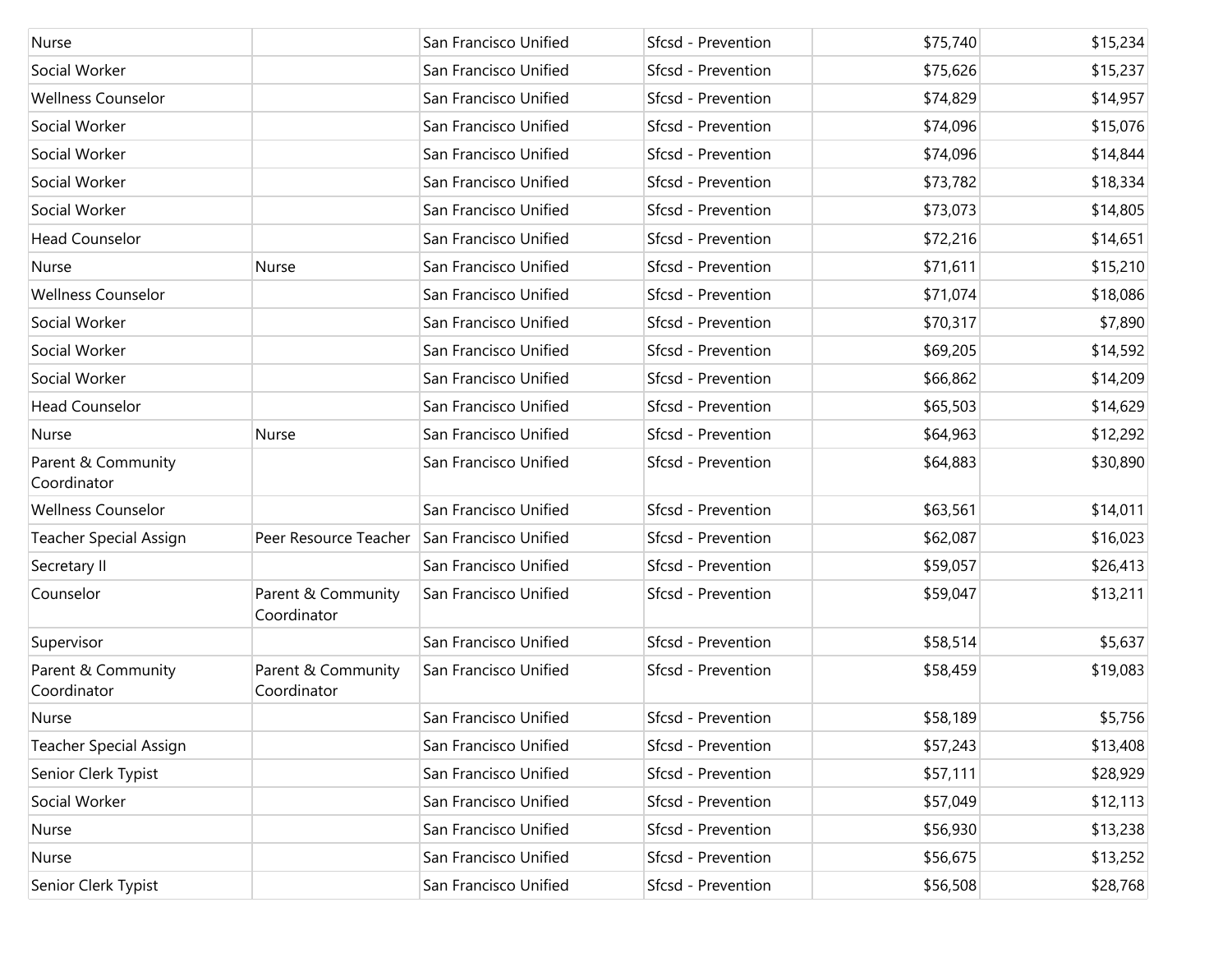| Social Worker                      |                                     | San Francisco Unified | Sfcsd - Prevention | \$56,293 | \$13,181 |
|------------------------------------|-------------------------------------|-----------------------|--------------------|----------|----------|
| Nurse                              |                                     | San Francisco Unified | Sfcsd - Prevention | \$56,127 | \$13,174 |
| Nurse                              |                                     | San Francisco Unified | Sfcsd - Prevention | \$55,562 | \$13,259 |
| <b>Site Nutrition Coordinator</b>  |                                     | San Francisco Unified | Sfcsd - Prevention | \$54,388 | \$7,858  |
| Social Worker                      |                                     | San Francisco Unified | Sfcsd - Prevention | \$53,771 | \$12,300 |
| Social Worker                      |                                     | San Francisco Unified | Sfcsd - Prevention | \$53,260 | \$13,054 |
| Nurse                              |                                     | San Francisco Unified | Sfcsd - Prevention | \$52,708 | \$9,896  |
| Nurse                              |                                     | San Francisco Unified | Sfcsd - Prevention | \$52,695 | \$12,838 |
| Nurse                              |                                     | San Francisco Unified | Sfcsd - Prevention | \$52,404 | \$12,706 |
| R11C Child Wel & Attend-<br>Chines |                                     | San Francisco Unified | Sfcsd - Prevention | \$51,306 | \$7,858  |
| Nurse                              |                                     | San Francisco Unified | Sfcsd - Prevention | \$50,022 | \$12,555 |
| Senior Clerk Typist                |                                     | San Francisco Unified | Sfcsd - Prevention | \$49,766 | \$19,263 |
| Nurse                              |                                     | San Francisco Unified | Sfcsd - Prevention | \$49,030 | \$15,240 |
| Nurse                              |                                     | San Francisco Unified | Sfcsd - Prevention | \$48,524 | \$8,271  |
| <b>Site Nutrition Coordinator</b>  |                                     | San Francisco Unified | Sfcsd - Prevention | \$48,511 | \$7,692  |
| R30 Com Health Outreach<br>Worker  |                                     | San Francisco Unified | Sfcsd - Prevention | \$48,122 | \$7,645  |
| Clerk Typist                       |                                     | San Francisco Unified | Sfcsd - Prevention | \$48,093 | \$19,712 |
| Nurse                              |                                     | San Francisco Unified | Sfcsd - Prevention | \$47,267 | \$12,365 |
| R30 Com Health Outreach<br>Worker  |                                     | San Francisco Unified | Sfcsd - Prevention | \$46,484 | \$7,740  |
| R30 Com Health Outreach<br>Worker  | Regular Classroom<br>Teacher        | San Francisco Unified | Sfcsd - Prevention | \$46,010 | \$1,697  |
| Family Liaison                     |                                     | San Francisco Unified | Sfcsd - Prevention | \$45,927 | \$20,810 |
| <b>Licensed Vocational Nurse</b>   | <b>Licensed Vocational</b><br>Nurse | San Francisco Unified | Sfcsd - Prevention | \$45,924 | \$7,692  |
| R30 Com Health Outreach<br>Worker  |                                     | San Francisco Unified | Sfcsd - Prevention | \$45,825 | \$7,692  |
| Health Worker II                   |                                     | San Francisco Unified | Sfcsd - Prevention | \$45,490 | \$26,777 |
| Health Worker II                   |                                     | San Francisco Unified | Sfcsd - Prevention | \$45,182 | \$24,425 |
| Social Worker                      |                                     | San Francisco Unified | Sfcsd - Prevention | \$45,126 | \$9,639  |
| Health Worker II                   |                                     | San Francisco Unified | Sfcsd - Prevention | \$43,898 | \$17,894 |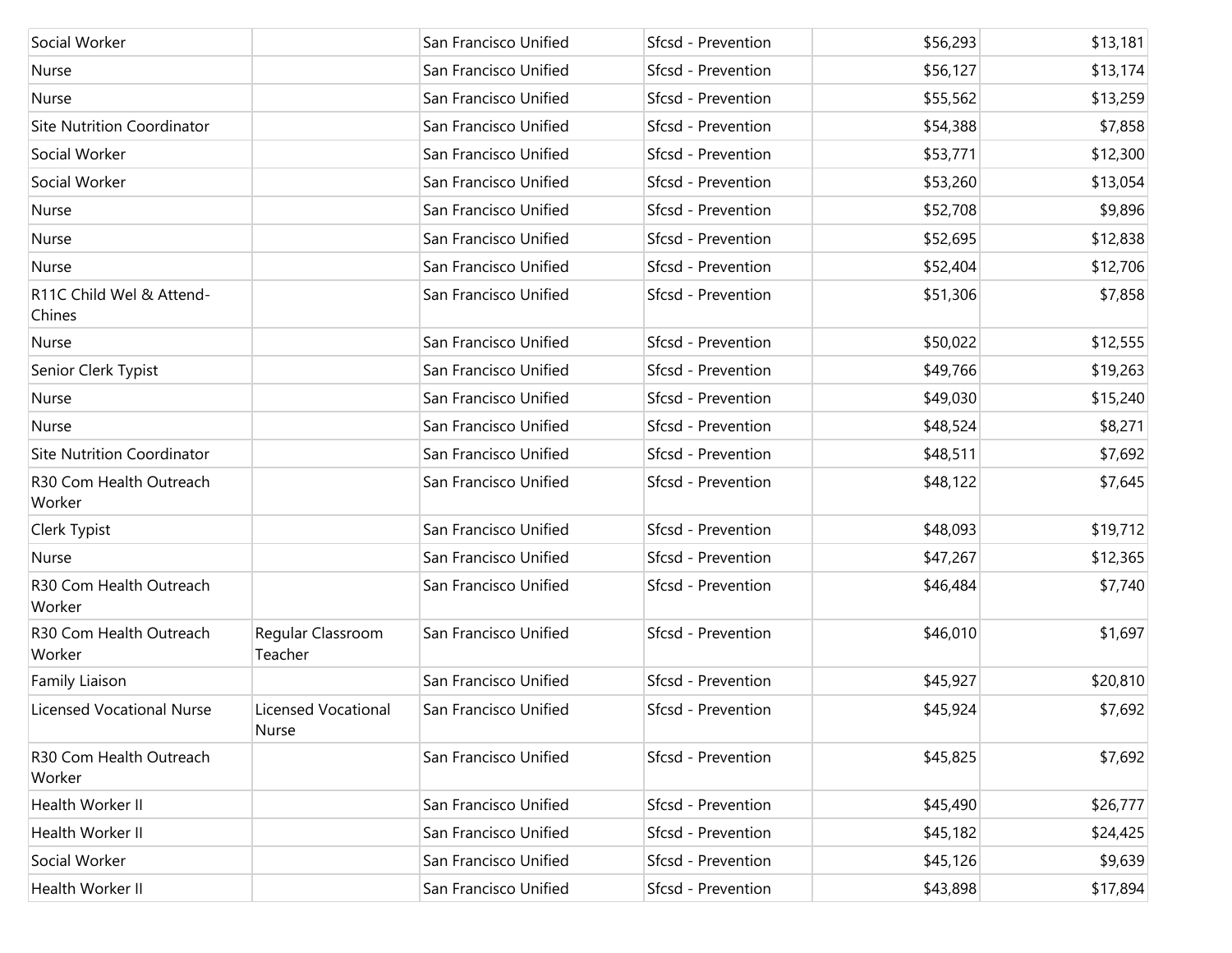| R30 Com Health Outreach<br>Worker |                              | San Francisco Unified | Sfcsd - Prevention | \$43,800 | \$7,740  |
|-----------------------------------|------------------------------|-----------------------|--------------------|----------|----------|
| Health Worker II                  |                              | San Francisco Unified | Sfcsd - Prevention | \$43,783 | \$17,719 |
| Health Worker II                  |                              | San Francisco Unified | Sfcsd - Prevention | \$43,148 | \$17,449 |
| R30 Com Health Outreach<br>Worker |                              | San Francisco Unified | Sfcsd - Prevention | \$42,694 | \$7,740  |
| Social Worker                     |                              | San Francisco Unified | Sfcsd - Prevention | \$42,687 | \$8,307  |
| <b>Excel Coordinator</b>          | Personnel Analyst            | San Francisco Unified | Sfcsd - Prevention | \$41,393 | \$5,121  |
| Health Worker II                  |                              | San Francisco Unified | Sfcsd - Prevention | \$40,293 | \$17,069 |
| Senior Clerk Typist               |                              | San Francisco Unified | Sfcsd - Prevention | \$39,937 | \$17,098 |
| <b>Licensed Vocational Nurse</b>  | Licensed Vocational<br>Nurse | San Francisco Unified | Sfcsd - Prevention | \$39,936 | \$7,645  |
| Nurse                             |                              | San Francisco Unified | Sfcsd - Prevention | \$38,565 | \$9,342  |
| R30 Com Health Outreach<br>Worker |                              | San Francisco Unified | Sfcsd - Prevention | \$38,002 | \$7,692  |
| <b>Licensed Vocational Nurse</b>  | Licensed Vocational<br>Nurse | San Francisco Unified | Sfcsd - Prevention | \$36,338 | \$7,811  |
| Nurse                             |                              | San Francisco Unified | Sfcsd - Prevention | \$33,837 | \$7,521  |
| Nurse                             |                              | San Francisco Unified | Sfcsd - Prevention | \$33,626 | \$3,624  |
| Health Worker II                  |                              | San Francisco Unified | Sfcsd - Prevention | \$32,954 | \$16,336 |
| Health Worker II                  |                              | San Francisco Unified | Sfcsd - Prevention | \$32,838 | \$15,246 |
| Nurse                             |                              | San Francisco Unified | Sfcsd - Prevention | \$32,368 | \$7,148  |
| Nurse                             |                              | San Francisco Unified | Sfcsd - Prevention | \$31,277 | \$7,293  |
| Nurse                             |                              | San Francisco Unified | Sfcsd - Prevention | \$31,086 | \$7,276  |
| Nurse                             |                              | San Francisco Unified | Sfcsd - Prevention | \$31,000 | \$7,269  |
| Social Worker                     |                              | San Francisco Unified | Sfcsd - Prevention | \$29,295 | \$6,974  |
| Nurse                             |                              | San Francisco Unified | Sfcsd - Prevention | \$28,398 | \$5,683  |
| <b>Licensed Vocational Nurse</b>  |                              | San Francisco Unified | Sfcsd - Prevention | \$25,286 | \$285    |
| R30 Com Health Outreach<br>Worker |                              | San Francisco Unified | Sfcsd - Prevention | \$25,114 | \$5,267  |
| Nurse                             |                              | San Francisco Unified | Sfcsd - Prevention | \$25,039 | \$5,267  |
| Social Worker                     |                              | San Francisco Unified | Sfcsd - Prevention | \$24,994 | \$5,999  |
| Social Worker                     |                              | San Francisco Unified | Sfcsd - Prevention | \$24,195 | \$3,727  |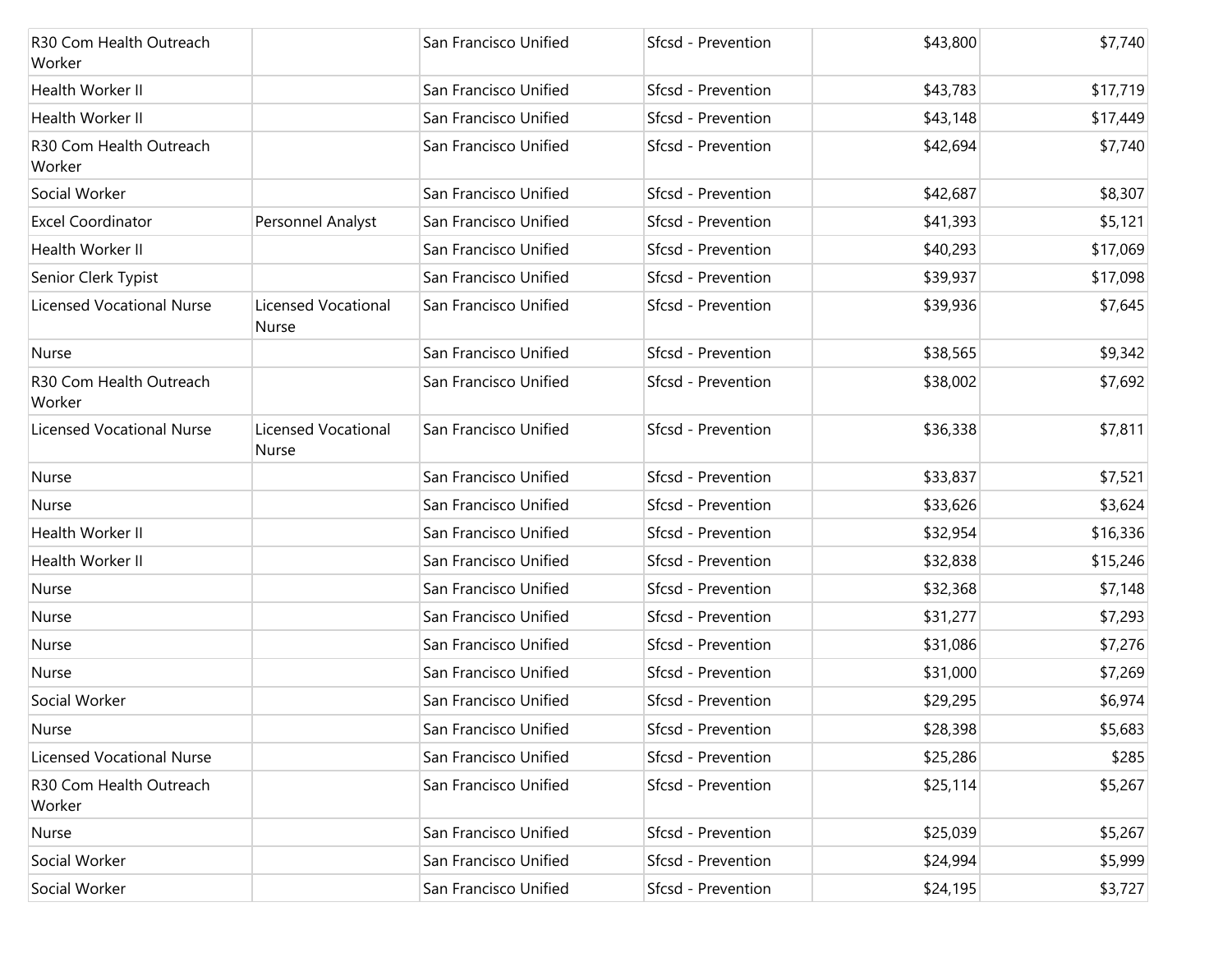| 504 Itinerant Para                | Family Liaison                                    | San Francisco Unified | Sfcsd - Prevention        | \$23,094 | \$654   |
|-----------------------------------|---------------------------------------------------|-----------------------|---------------------------|----------|---------|
| Nurse                             |                                                   | San Francisco Unified | Sfcsd - Prevention        | \$22,995 | \$4,617 |
| Social Worker                     |                                                   | San Francisco Unified | Sfcsd - Prevention        | \$22,179 | \$4,960 |
| Nurse                             |                                                   | San Francisco Unified | Sfcsd - Prevention        | \$21,886 | \$5,574 |
| Nurse                             |                                                   | San Francisco Unified | Sfcsd - Prevention        | \$19,639 | \$4,324 |
| R30 Com Health Outreach<br>Worker |                                                   | San Francisco Unified | <b>Sfcsd - Prevention</b> | \$16,607 | \$2,728 |
| <b>Licensed Vocational Nurse</b>  |                                                   | San Francisco Unified | Sfcsd - Prevention        | \$16,491 | \$2,728 |
| Americorps Intern                 |                                                   | San Francisco Unified | Sfcsd - Prevention        | \$15,827 | \$5,721 |
| 504 Itinerant Para                | Interschool Athletics,<br>Sped Ia Sh - All Impair | San Francisco Unified | Sfcsd - Prevention        | \$15,547 | \$0     |
| Nurse                             |                                                   | San Francisco Unified | Sfcsd - Prevention        | \$13,673 | \$1,487 |
| 504 Itinerant Para                |                                                   | San Francisco Unified | Sfcsd - Prevention        | \$13,621 | \$665   |
| Nurse                             |                                                   | San Francisco Unified | Sfcsd - Prevention        | \$12,313 | \$3,719 |
| R30 Com Health Outreach<br>Worker |                                                   | San Francisco Unified | Sfcsd - Prevention        | \$11,878 | \$2,391 |
| 504 Itinerant Para                | <b>Instructional Aide II</b><br>Spec Ed           | San Francisco Unified | Sfcsd - Prevention        | \$11,711 | \$427   |
| Social Worker                     |                                                   | San Francisco Unified | Sfcsd - Prevention        | \$11,070 | \$2,478 |
| Nurse                             |                                                   | San Francisco Unified | Sfcsd - Prevention        | \$9,322  | \$2,118 |
| R30 Com Health Outreach<br>Worker |                                                   | San Francisco Unified | Sfcsd - Prevention        | \$9,282  | \$1,516 |
| Nurse                             |                                                   | San Francisco Unified | Sfcsd - Prevention        | \$8,832  | \$948   |
| Nurse                             |                                                   | San Francisco Unified | Sfcsd - Prevention        | \$8,164  | \$1,795 |
| Nurse                             |                                                   | San Francisco Unified | Sfcsd - Prevention        | \$7,684  | \$825   |
| Social Worker                     |                                                   | San Francisco Unified | Sfcsd - Prevention        | \$7,613  | \$1,553 |
| 504 Itinerant Para                |                                                   | San Francisco Unified | Sfcsd - Prevention        | \$6,526  | \$0     |
| Nurse                             |                                                   | San Francisco Unified | Sfcsd - Prevention        | \$5,953  | \$1,188 |
| Americorps Intern                 |                                                   | San Francisco Unified | Sfcsd - Prevention        | \$4,275  | \$0     |
| Americorps Intern                 |                                                   | San Francisco Unified | Sfcsd - Prevention        | \$4,275  | \$0     |
| Social Worker                     |                                                   | San Francisco Unified | Sfcsd - Prevention        | \$4,024  | \$2,739 |
| Nurse                             |                                                   | San Francisco Unified | Sfcsd - Prevention        | \$3,916  | \$904   |
| <b>Licensed Vocational Nurse</b>  |                                                   | San Francisco Unified | Sfcsd - Prevention        | \$3,765  | \$1,139 |